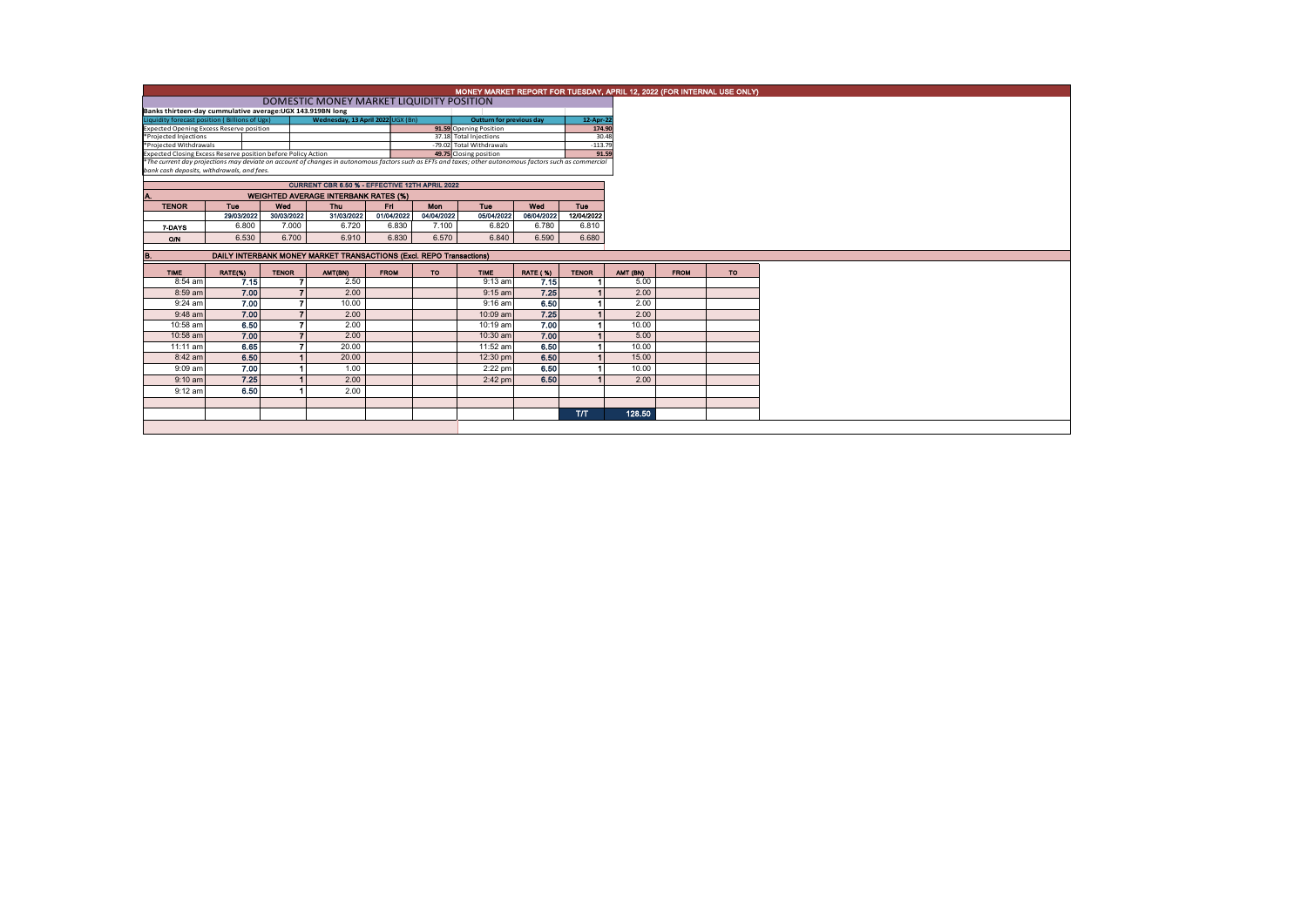| c.                     |                                        |                          |                                                                                       |                                                                                              | CBR AND THE 7- DAY WAR INTERBANK RATES |                                                                                      |                                          |                          |                          |                                                                    |                          |              |            |            |            |            |            |
|------------------------|----------------------------------------|--------------------------|---------------------------------------------------------------------------------------|----------------------------------------------------------------------------------------------|----------------------------------------|--------------------------------------------------------------------------------------|------------------------------------------|--------------------------|--------------------------|--------------------------------------------------------------------|--------------------------|--------------|------------|------------|------------|------------|------------|
| 9.500<br>9.000         |                                        |                          |                                                                                       |                                                                                              |                                        |                                                                                      |                                          |                          |                          |                                                                    |                          |              |            |            |            |            |            |
| 8.500                  |                                        |                          |                                                                                       |                                                                                              |                                        |                                                                                      |                                          |                          |                          |                                                                    |                          |              |            |            |            |            |            |
| 8.000                  |                                        |                          |                                                                                       |                                                                                              |                                        |                                                                                      |                                          |                          |                          |                                                                    |                          |              |            |            |            |            |            |
| 7.500                  |                                        |                          |                                                                                       |                                                                                              |                                        |                                                                                      |                                          |                          |                          |                                                                    |                          |              |            |            |            |            |            |
| 7.000                  |                                        |                          |                                                                                       |                                                                                              |                                        |                                                                                      |                                          |                          |                          |                                                                    |                          |              |            |            |            |            |            |
| 6.500                  |                                        |                          | '*************                                                                        |                                                                                              |                                        |                                                                                      |                                          |                          |                          |                                                                    |                          |              |            |            |            |            |            |
| 6.000                  |                                        |                          |                                                                                       |                                                                                              |                                        |                                                                                      |                                          |                          |                          |                                                                    |                          |              |            |            |            |            |            |
| 5.500                  |                                        |                          |                                                                                       |                                                                                              |                                        |                                                                                      |                                          |                          |                          |                                                                    |                          |              |            |            |            |            |            |
| 5.000                  |                                        |                          |                                                                                       |                                                                                              |                                        |                                                                                      |                                          |                          |                          |                                                                    |                          |              |            |            |            |            |            |
| 4.500                  |                                        |                          |                                                                                       |                                                                                              |                                        |                                                                                      |                                          |                          |                          |                                                                    |                          |              |            |            |            |            |            |
| 4.000                  | 21/03/2022                             | 22/03/2022               |                                                                                       | 24/03/2022<br>23/03/2022                                                                     | 25/03/2022                             |                                                                                      | 28/03/2022                               | 29/03/2022               | 30/03/2022               | 31/03/2022                                                         | 01/04/2022               | 04/04/2022   | 05/04/2022 | 06/04/2022 | 07/04/2022 | 11/04/2022 | 12/04/2022 |
|                        |                                        |                          |                                                                                       |                                                                                              |                                        |                                                                                      |                                          |                          |                          |                                                                    |                          |              |            |            |            |            |            |
|                        |                                        |                          |                                                                                       |                                                                                              |                                        |                                                                                      |                                          |                          |                          |                                                                    |                          |              |            |            |            |            |            |
|                        |                                        |                          |                                                                                       |                                                                                              |                                        |                                                                                      |                                          |                          |                          | • Overnight WAR = 7-day WAR - CBR rate - Upper bound - Lower bound |                          |              |            |            |            |            |            |
|                        |                                        |                          |                                                                                       |                                                                                              |                                        |                                                                                      |                                          |                          |                          |                                                                    |                          |              |            |            |            |            |            |
| D.<br><b>DATE</b>      |                                        |                          |                                                                                       |                                                                                              |                                        | MONETARY POLICY OPERATIONS MATURITIES PROFILE: (14-APRIL- 2022 TO 08-DECEMBER- 2022) |                                          |                          |                          |                                                                    |                          |              |            |            |            |            |            |
|                        |                                        | <b>THUR</b><br>14-Apr-22 | <b>THUR</b><br>28-Apr-22                                                              | <b>THUR</b><br>05-May-22                                                                     | <b>THUR</b><br>12-May-22               | <b>THUR</b><br>26-May-22                                                             | <b>THUR</b><br>02-Jun-22                 | <b>THUR</b><br>04-Aug-22 | <b>THUR</b><br>18-Aug-22 | <b>THUR</b><br>10-Nov-22                                           | <b>THUR</b><br>08-Dec-22 | <b>TOTAL</b> |            |            |            |            |            |
| <b>REPO</b>            |                                        | 636.52                   | $\sim$                                                                                | $\sim$                                                                                       | $\sim$                                 | $\sim$                                                                               | $\sim$                                   | $\sim$                   | $\sim$                   | $\overline{\phantom{a}}$                                           | $\overline{\phantom{a}}$ | 636.52       |            |            |            |            |            |
| <b>REV REPO</b>        |                                        |                          | $\sim$                                                                                | $\sim$                                                                                       | $\sim$                                 | $\sim$                                                                               | $\sim$                                   | $\sim$                   | $\sim$                   | $\sim$                                                             | $\sim$                   |              |            |            |            |            |            |
| <b>BOU BILL/DEPO A</b> |                                        | 240.07                   | 82.22                                                                                 | 537.46                                                                                       | 10.09                                  | 20.30                                                                                | 10.00                                    | 33.00                    | 26.60                    | 15.00                                                              | 22.13                    | 996.86       |            |            |            |            |            |
| <b>TOTALS</b>          |                                        | 876.59                   | 82.22                                                                                 | 537.46                                                                                       | 10.09                                  | 20.30                                                                                | 10.00                                    | 33.00                    | 26.60                    | 15.00                                                              | 22.13                    | 1.633.38     |            |            |            |            |            |
|                        |                                        |                          |                                                                                       | Total O/S Deposit Auction & BOU Bill balances held by BOU up to 08 December 2022: UGX 997 BN |                                        |                                                                                      |                                          |                          |                          |                                                                    |                          |              |            |            |            |            |            |
|                        |                                        |                          |                                                                                       | Total O/S Repo, Reverse Repo, BOU Bill balances held by BOU: UGX 1,633 BN                    |                                        |                                                                                      |                                          |                          |                          |                                                                    |                          |              |            |            |            |            |            |
|                        | (EI) STOCK OF TREASURY SECURITIES      |                          |                                                                                       |                                                                                              |                                        | EII)                                                                                 | <b>MONETARY POLICY MARKET OPERATIONS</b> |                          |                          |                                                                    |                          |              |            |            |            |            |            |
|                        |                                        |                          | LAST TBIILS ISSUE DATE: 30-MARCH-2022                                                 |                                                                                              |                                        | (VERTICAL REPOS, REV-REPOS & BOU BILL)                                               |                                          |                          |                          |                                                                    |                          |              |            |            |            |            |            |
|                        | On-the-run O/S T-BILL STOCKs (Bns-UGX) |                          |                                                                                       | 6,031.83                                                                                     | 13/04/2022                             | OMO                                                                                  | <b>ISSUE DATE</b>                        | <b>AMOUNT</b>            | <b>WAR</b>               | <b>RANGE</b>                                                       | <b>TENOR</b>             |              |            |            |            |            |            |
|                        | On-the-run O/S T-BONDSTOCKs(Bns-UGX)   |                          |                                                                                       | 21,487.84                                                                                    | 13/04/2022 REPO                        |                                                                                      | 07-Mar                                   | 264.00                   | 6.500                    |                                                                    |                          |              |            |            |            |            |            |
|                        | TOTAL TBILL & TBOND STOCK- UGX         |                          |                                                                                       | 27,519.67                                                                                    |                                        | <b>BOU BILL</b>                                                                      | 10-Mar                                   | 21.09                    | 6.906                    |                                                                    | 28                       |              |            |            |            |            |            |
| O/S=Outstanding        |                                        |                          |                                                                                       |                                                                                              |                                        | <b>BOU BILL</b>                                                                      | 10-Mar                                   | 326.83                   | 7.149                    |                                                                    | 56                       |              |            |            |            |            |            |
| <b>MATURITY</b>        |                                        | <b>TOTAL STOCK</b>       | YTM (%)                                                                               | <b>CHANGE IN</b>                                                                             |                                        | <b>BOU BILL</b><br><b>REPO</b>                                                       | 10-Mar<br>10-Mar                         | 9.83<br>287.50           | 7.357<br>6.500           |                                                                    | 84                       |              |            |            |            |            |            |
| 91                     | (BN UGX)                               | 101.13                   | AT CUT OFF®<br>6.501                                                                  | <b>YTM</b> (+/-)<br>0.000                                                                    |                                        | <b>REPO</b>                                                                          | 11-Mar                                   | 180.00                   | 6.500                    |                                                                    |                          |              |            |            |            |            |            |
| 182                    |                                        | 371.44                   | 8.132                                                                                 | $-0.092$                                                                                     |                                        | <b>REPO</b>                                                                          | 14-Mar                                   | 87.00                    | 6.500                    |                                                                    |                          |              |            |            |            |            |            |
| 364                    |                                        | 5,559.26                 | 9.591                                                                                 | $-0.209$                                                                                     |                                        | <b>REPO</b>                                                                          | 15-Mar                                   | 270.00                   | 6,500                    |                                                                    |                          |              |            |            |            |            |            |
| 2YR                    |                                        | 595.21                   | 11.000                                                                                | 1.000                                                                                        |                                        | <b>REPO</b>                                                                          | 17-Mar                                   | 168.00                   | 6.500                    |                                                                    |                          |              |            |            |            |            |            |
| 3YR                    |                                        |                          | 12.090                                                                                | $-1.010$                                                                                     |                                        | <b>REPO</b>                                                                          | 23-Mar                                   | 110.00                   | 6.500                    |                                                                    |                          |              |            |            |            |            |            |
| 5YR                    |                                        | 1,119.91                 | 14.390                                                                                | 1.390                                                                                        |                                        | <b>REPO</b>                                                                          | 28-Mar                                   | 496.00                   | 6.500                    |                                                                    |                          |              |            |            |            |            |            |
| <b>10YR</b>            |                                        | 10.518.68                | 14.000                                                                                | 0.261                                                                                        |                                        | <b>REPO</b>                                                                          | 29-Mar                                   | 136.00                   | 6.500                    |                                                                    |                          |              |            |            |            |            |            |
| 15YR                   |                                        | 9,027.72                 | 14.390                                                                                | $-1.510$                                                                                     |                                        | <b>REPO</b>                                                                          | 30-Mar                                   | 300.90                   | 6,500                    |                                                                    |                          |              |            |            |            |            |            |
| <b>20YR</b>            |                                        | 226.32                   | 15.900                                                                                | 0.400                                                                                        |                                        | <b>REPO</b>                                                                          | 31-Mar                                   | 527.00                   | 6.500                    |                                                                    |                          |              |            |            |            |            |            |
|                        |                                        |                          | Cut OFF is the lowest price/ highest yield that satisfies the auction awarded amount. |                                                                                              |                                        | <b>BOU BILL</b>                                                                      | 31-Mar                                   | 30.04                    | 6.906                    |                                                                    | 28                       |              |            |            |            |            |            |
|                        |                                        |                          |                                                                                       |                                                                                              |                                        | <b>BOU BILL</b>                                                                      | 31-Mar                                   | 20.08                    | 7.103                    |                                                                    | 56                       |              |            |            |            |            |            |

800 BILL 31-Mar - 20.08 7.103 56<br>BOU BILL 31-Mar - 20.83 9.000 252

07-Apr - 253.00 6.500 7<br>11-Apr - 383.00 6.500 3

BOU BILL 31-Mar - 20.83 9.000<br>REPO 07-Apr - 253.00 6.500

REPO

WAR-Weighted Average Rate